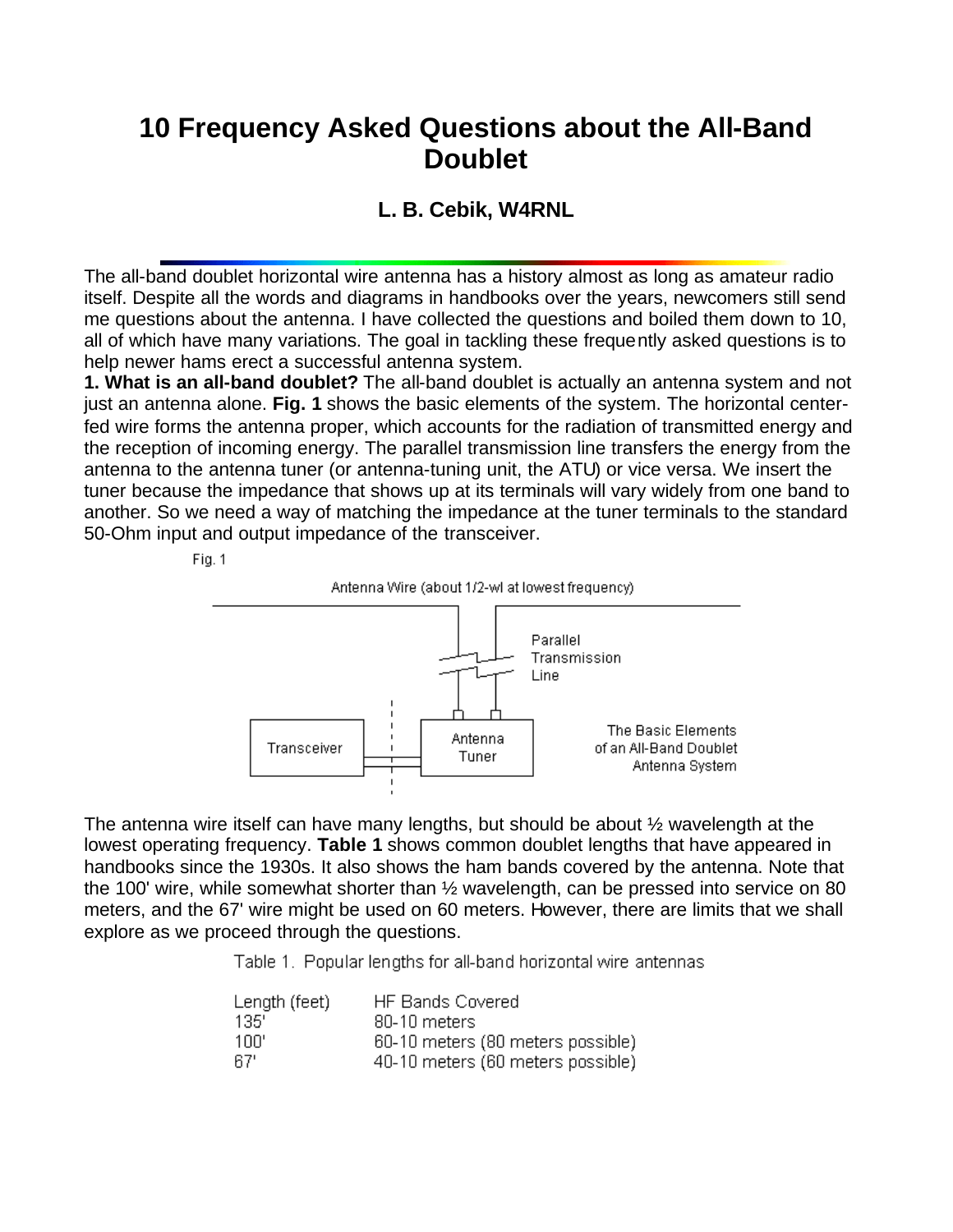**2. What's the difference between a doublet and a dipole?** This interesting question has 2 answers: none and a lot. Conversationally, the term "dipole" often refers to any antenna that looks like a dipole, that is, a center-fed wire antenna with a feedline going to the shack. In this context, we also tend to call any end-fed antenna a Zepp (although there is a center-fed extended double Zepp) and to refer to any off-center-fed antenna as a Windom (although the original Windom had only a single feed wire).

In more precise terms, the coax-fed dipole that we sometimes set up for single-band use is a more complex antenna than its appearance suggests. It is actually a center-fed resonant  $\frac{1}{2}$ wavelength dipole. The center-feedpoint is obvious from the position of the feedline. It is resonant since the feedpoint impedance is (almost) purely resistive, with little or no reactance. The length is electrically ½ wavelength, which for any real wire or tubular element turns out to be shorter than a physical half wavelength. Finally, it is a dipole because, as **Fig. 2** shows, the charge is minimum at the center feedpoint and maximum at the element ends. As a result, the current is maximum at the center and minimum at the wire ends. The dipole undergoes only one transition in charge and in current from the center to the wire end.<sup>1</sup>



When we use the antenna on many bands, it becomes electrically longer, because the length of a wave grows shorter with rising frequency. Hence, the charge and current patterns do not satisfy the dipole conditions above the lowest band or two. **Fig. 3** shows the current distribution along a 135' wire at 80 meters and at 10 meters. Since the current does not follow the dipole pattern, the charge density is also different from a dipole. In this case, there are many transitions and the current is not maximum at the center feedpoint.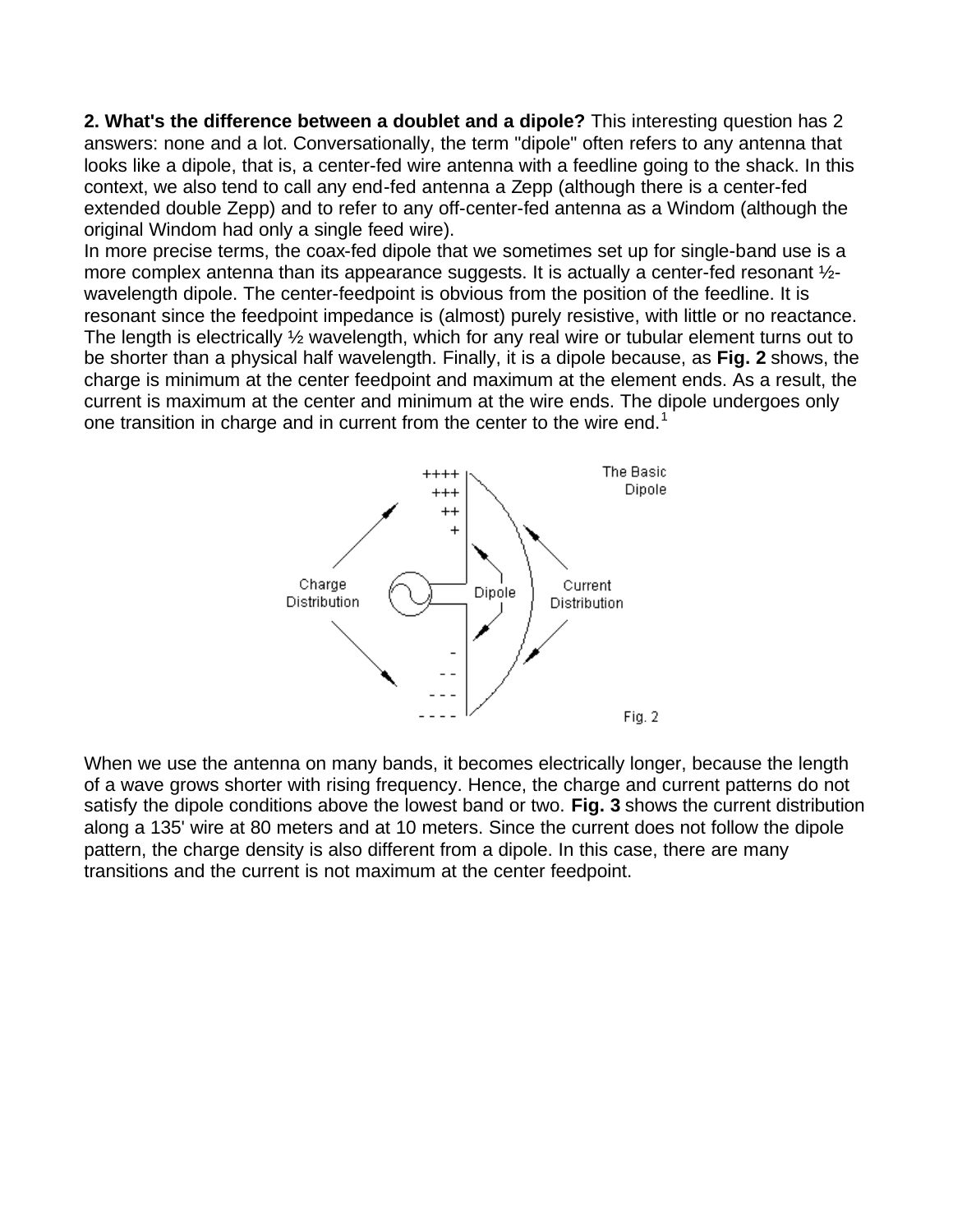

The term doublet is more generic and less fully descriptive than others. However, it also has a history. In the 1930s, it served as a label for a center fed wire with a special feed system. Later, the antenna was renamed the delta feed and the term doublet became a generic term for center-fed antennas of any length. $^2$  Hence, our antenna is an all-band doublet.

**3. Do I need to measure the wire for precise resonance on the lowest band?** In a word, no. When we set up a resonant monoband dipole, we want it to achieve resonance or the lowest possible SWR with our coax cable feedline. However, the all-band doublet antenna system uses (normally) high impedance parallel transmission line. Small variations in antenna wire length will make no difference to doublet performance or to our ability to match the impedance at the shack end of the feedline. We sometimes see radiation patterns for a Yagi antenna change shape as we move from one end of an amateur band to the other. However, the patterns produced by the all band doublet change very slowly with frequency. For example, if we only have room for 125' of wire, then it will do very well and yield the same results as a 135' wire on the lower HF bands. On the upper HF bands, we might see some change in the feedpoint impedances between the two wire lengths, but they normally will not be severe and certainly not large enough for us to abandon the antenna. The recommended lengths in **Table 1** are ballpark figures, not precise lengths.

**4. Why do I need parallel transmission line? Why not just coax? Or coax with a 4:1 balun?** To get our hands on this question, let's consider only one of the possible doublet lengths: 135'. For this version of the doublet, we can look at the numbers in **Table 2**. The second column lists the approximate feedpoint impedances for each HF amateur band. These numbers will vary with the exact length of the wire and the height above ground. However, the approximations will serve well for our demonstration.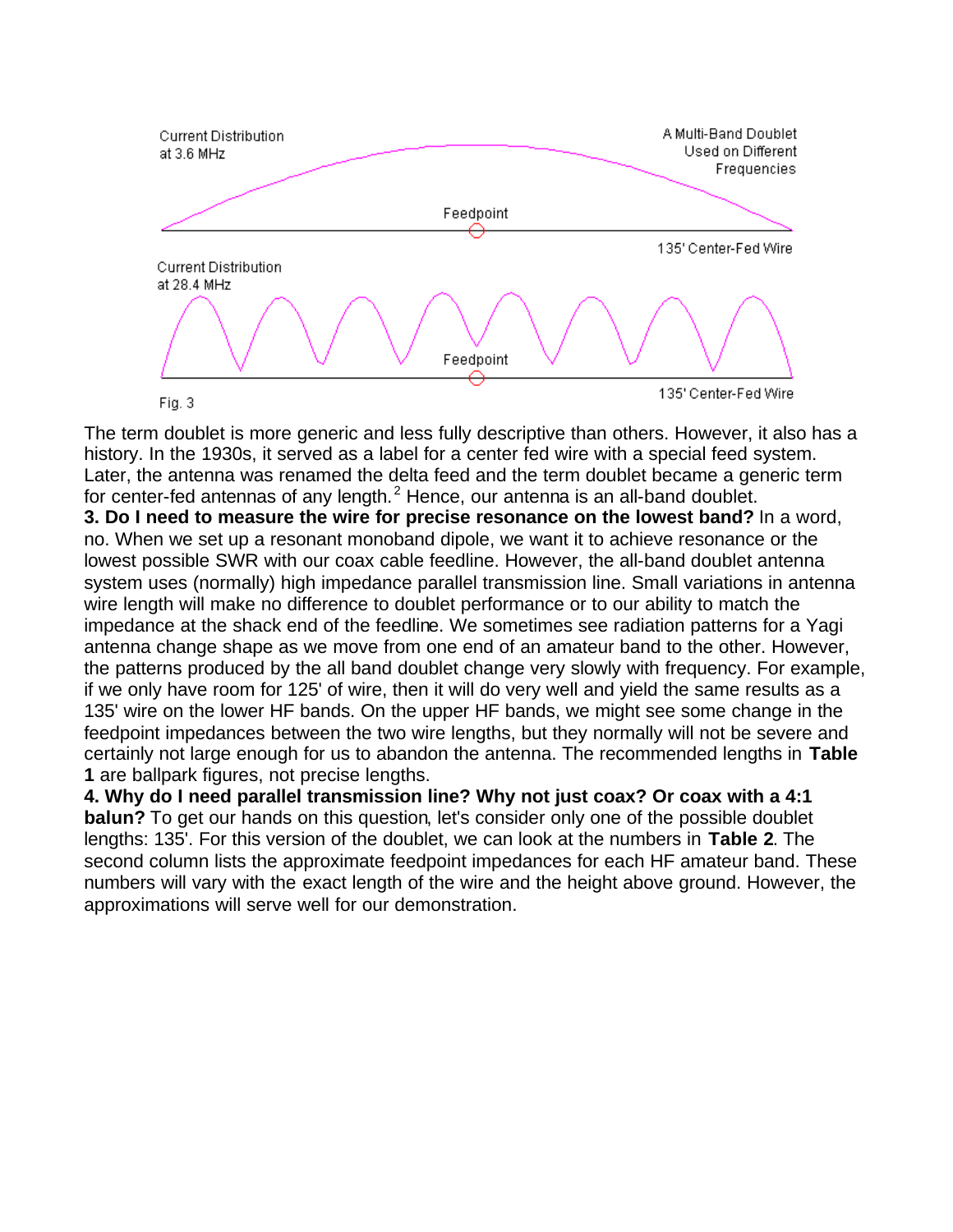| Frequency | Approximate          | 100' RG-8X |           |                  | 100' 450-Ω Window Line |
|-----------|----------------------|------------|-----------|------------------|------------------------|
| MHz       | Impedance $(\Omega)$ | SWR        | Loss (dB) | SWR              | Loss(dB)               |
| $3.55 -$  | $74 + j1$            | 1.4        | 0.6       | 5.5              | 0.1                    |
| 5.368     | $425 + j1100$        | 69.        | 7.7       | 9.0              | 0.2                    |
| 7.1       | 5150 - j1900         | 116        | 11.3      | 14.5             | 0.5                    |
| 10.125    | $90 - j310$          | 6.1        | 6.1       | 7.2              | 0.3                    |
| 14.1      | $3780 + 1540$        | 77.        | 11.0      | $9.5^{\circ}$    | 0.4                    |
| 18.118    | $125 + j15$          | 2.5        | 1.9       | $3.2\phantom{0}$ | 0.2                    |
| 21.1      | $2450 + j1200$       | 61         | 10.8      | 7.5              | 0.5                    |
| 24.95     | 125 - j170           | 7.5        | 4.1       | 3.9              | 0.3                    |
| 28.1      | $1610 + j1200$       | 50         | 10.8      | 6.3              | 0.4                    |

Table 2. Line losses with coax and parallel feedlines for a 135' doublet

Suppose that we connect a typical coaxial cable to the feedpoint and use 100' of the line to reach the shack. RG-8X is popular these days because it is light and easy to handle. How much energy will we lose if we use this cable as a feedline? We can arrive at some answers by using a program like TLW. This highly useful software, written by Dean Straw, N6BV, accompanies *The ARRL Antenna Book*, which is a worthy long-term investment for any ham. In the table, columns 3 and 4 show the 50-Ohm SWR for each of the impedances and the total cable losses. Notice how many of the loss entries exceed 10 dB. With a 10-dB loss, only 1/10 of the energy at one end of the line is available for use at the other end of the line. The reduction applies whether we are transmitting or receiving.

The last 2 columns show the SWR for a 450-Ohm parallel transmission line. The type specified uses a vinyl coating with windows along the way. The vinyl coating is simply a good way to keep the wires evenly spaced, but it does introduce losses that are slightly greater than open or true ladder line (bare wire with periodic spacers). Note that even with the highest SWR levels, losses do not exceed 0.5 dB or a little over 10% of the power, even with 100' of the line.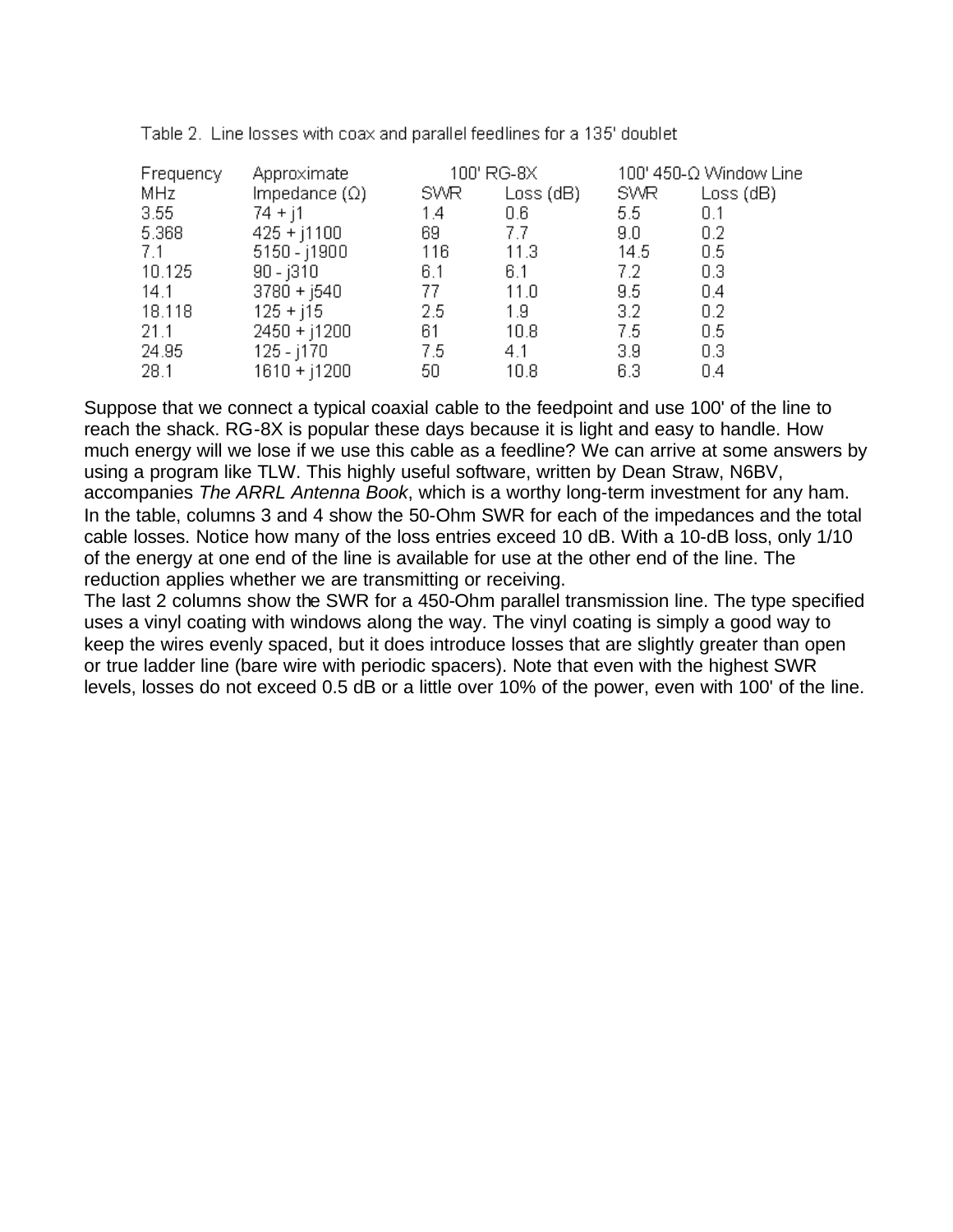

Parallel lines do have limits however. Remember that we recommended ½ wavelength at the lowest frequency as the shortest antenna wire length. We also suggested that we might press shorter wires into service, but we did not say how much shorter. Let's see what happens below 80 meters as we shorten the wire from a ½-wavelength starting point. **Fig. 4** shows the approximate resistance and reactance. Although the curves appear to track each other, remember that the downward path of reactance actually represents increasing capacitive reactance. As we shorten the doublet or lower the frequency, the feedpoint resistance decreases steadily, while the capacitive reactance increases steadily. The result will be a very high 450-Ohm SWR on the parallel line. It will rise to the point where even the seemingly lowloss line shows significant power losses along the way. As a practical matter, try to keep the antenna at least 3/8 wavelength or longer at the lowest frequency used if you cannot manage ½ wavelength. Remember that you can always zigzag the wire legs or let the ends droop downward (but always with their ends out of human reach) in order to lengthen the wire to the full ½ wavelength at the lowest frequency.

**5. What's the most important factor in setting up an all-band doublet? Or, we put up a low-band doublet for Field Day about 10-15' off the ground. We did not make many contacts? What was wrong?** The question's second form gives us the answer to the general question. With an all-band doublet, there is no substitute for height. However, hams must work with real conditions and not ideals.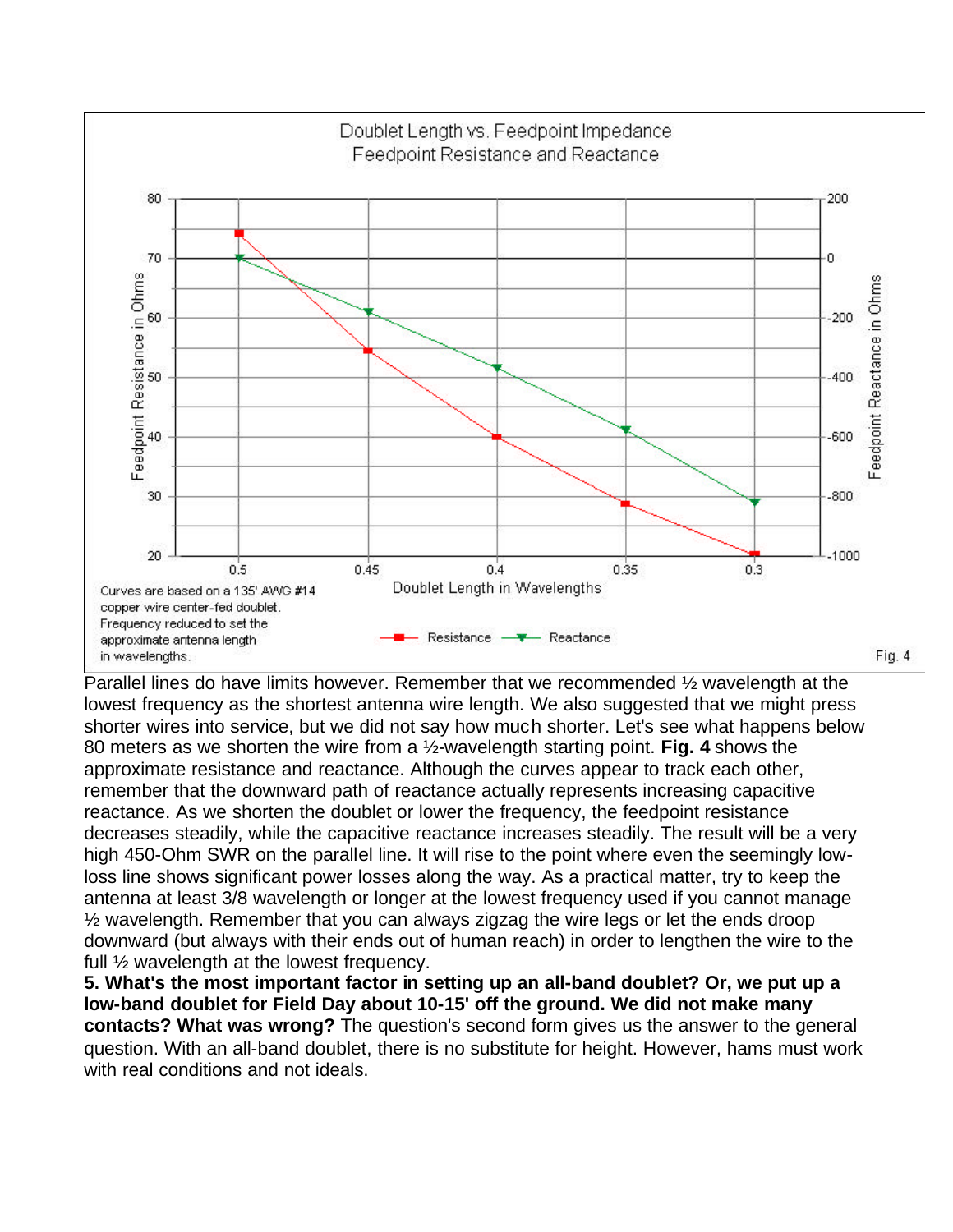Let's continue to use the 135' doublet as our antenna and see what happens at various antenna heights that hams actually use. 20' is a typical Field Day height for wire antennas due to the difficulty of erecting and sustaining higher supports. 40' is a nice round number for a backyard doublet supported by mature trees. 60' is out of reach for amateurs unless they have a tower or two supporting rotatable beams. Now look at **Table 3**. It lists for each sample operating frequency the height above ground as a fraction of a wavelength.

Table 3. Doublet height in feet and as a fraction of a wavelength

| Frequency |      | Height as a Fraction of a Wavelength |      |
|-----------|------|--------------------------------------|------|
| MHz.      | 20'  | 40'                                  | 60'  |
| 3.55      | 0.07 | 0.15                                 | 0.22 |
| 5.368     | 0.11 | 0.22                                 | 0.33 |
| 7.1       | 0.14 | 0.29                                 | 0.43 |
| 10.125    | 0.21 | 0.41                                 | 0.62 |
| 14.1      | 0.29 | 0.57                                 | 0.86 |
| 18.118    | 0.37 | 0.74                                 | 1.11 |
| 21.1      | 0.43 | 0.86                                 | 1.29 |
| 24.95     | 0.51 | 1.01                                 | 1.52 |
| 28.1      | 0.57 | 1.14                                 | 1.71 |

The height above ground when measured in terms of a wavelength is the most important factor that determines the elevation angle of a horizontal antenna's radiation. (Remember that the radiation angle is also the angle of reception sensitivity.) **Fig. 5** provides a catalog of typical elevation patterns for the doublet. Each pattern uses the headings for maximum gain as a basis. The missing bands would show elevation angles of maximum radiation that are part way between the bands in the illustration.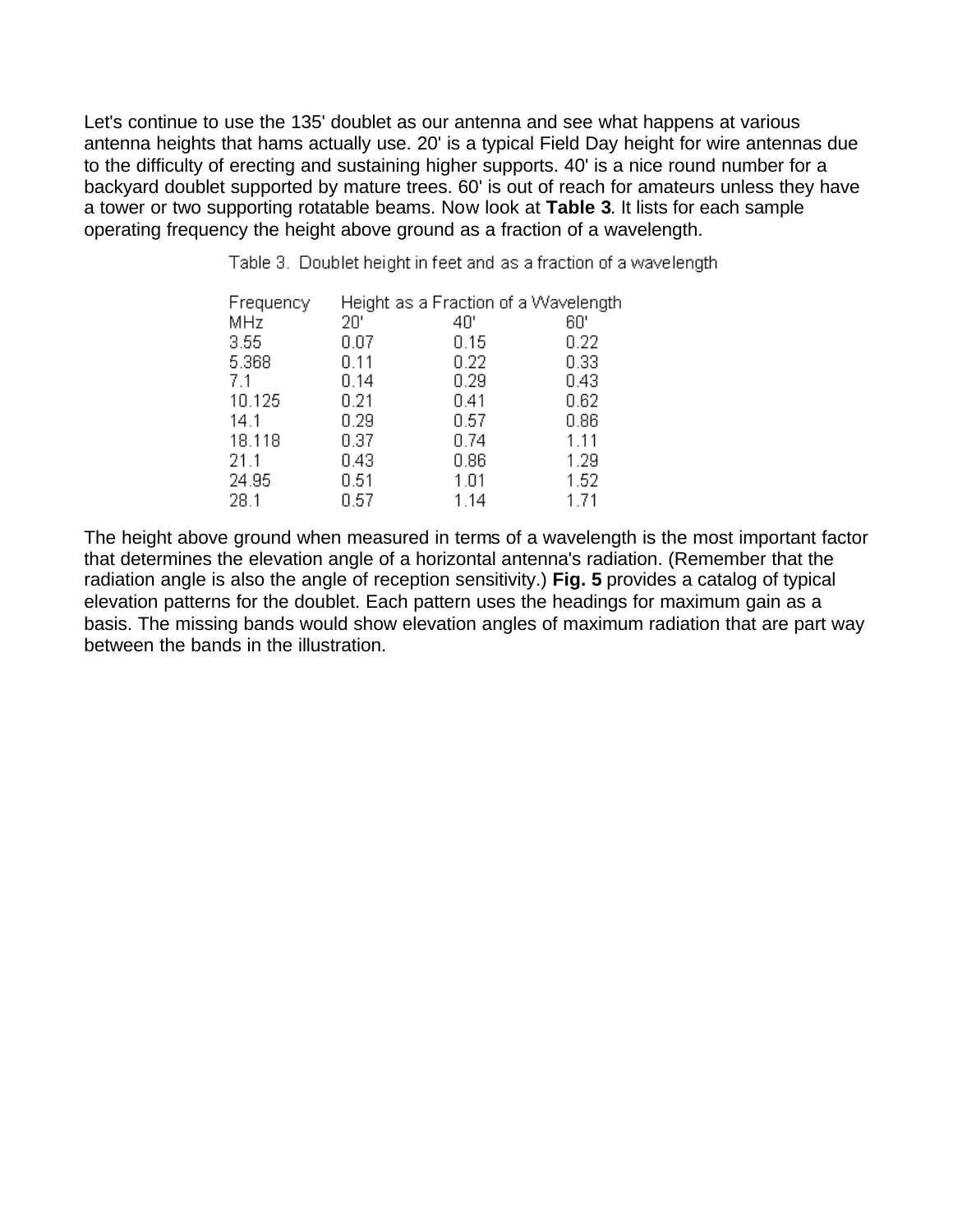

Selected Elevation Patterns: 135' Doublet on 80, 40, 20, and 10 Meters (Pattern taken along the line of maximum gain.)

Note that at 80 meters, all three heights are so low that we detect very little elevation pattern difference. The pattern begins to change significantly as we raise the antenna to 60' when operating on 40 meters. The 20-meter pattern becomes very usable for low-angle skip radiation when we raise the wire to 40', a little bit more than  $\frac{1}{2}$  wavelength. 20' is a little over  $\frac{1}{2}$ wavelength on 10 meters, and so we obtain reasonable basic performance on that band. These notes and graphics cannot change your backyard or field conditions. However, they do provide food for thought. For example, if you really want to operate on 80 and 40 meters, but cannot get the horizontal antenna high enough as a fraction of a wavelength, then you may wish to consider alternative antennas. You might achieve better performance on the lowest HF bands with a different wire antenna, such as the inverted- $L<sup>3</sup>$ 

**6. I carefully set up my 135' doublet to be broadside to Europe. However, on 15 and 10 meters, signals are much stronger to Africa than to Europe. Is it propagation?** Although propagation affects all HF communications, the most likely source of the weak European signals is a misunderstanding of the azimuth patterns produced on the various amateur bands by the 135' doublet.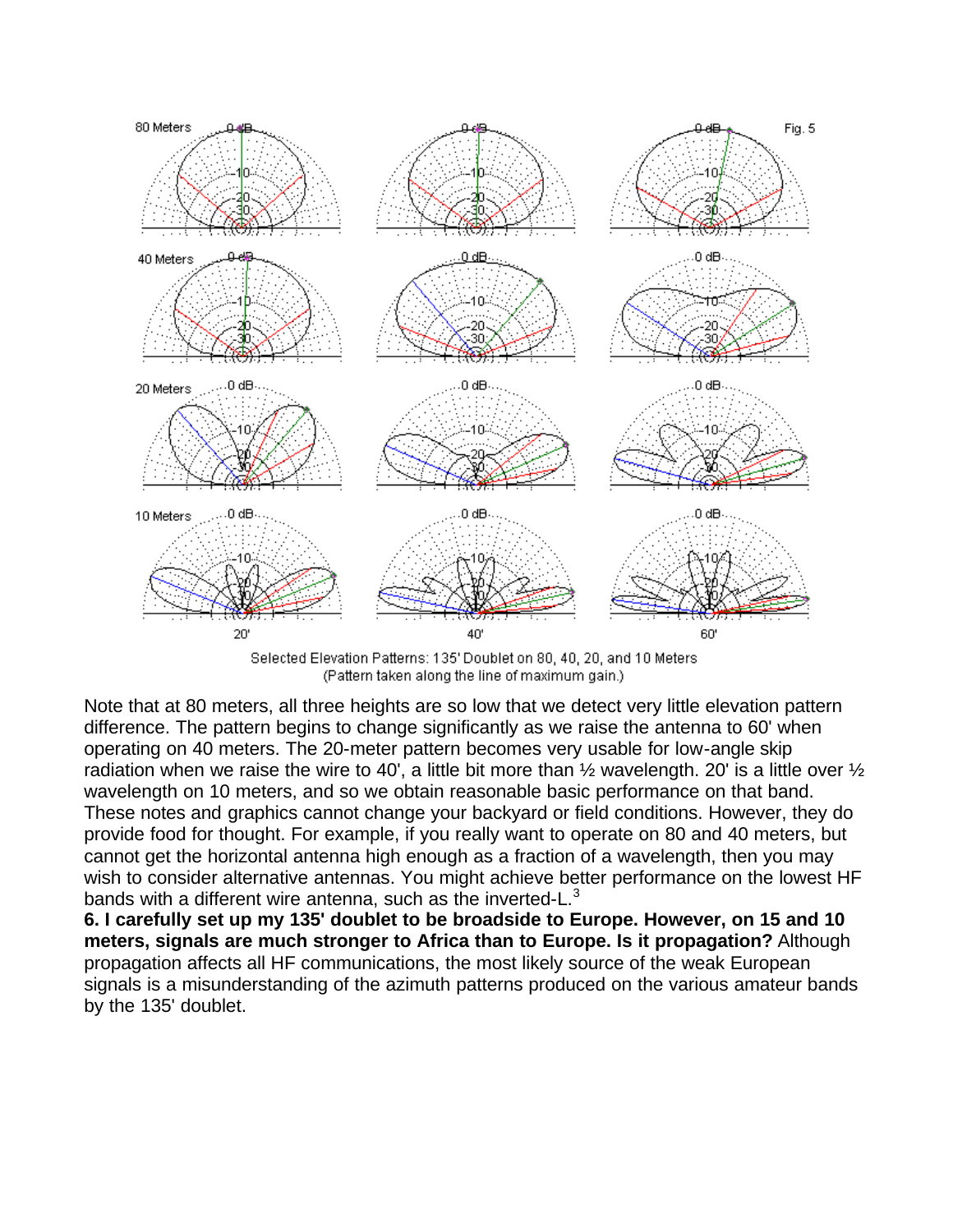| Frequency<br>MHz | Length<br>λ | Number<br>of Lobes |
|------------------|-------------|--------------------|
| 3.55             | 0.49        | 2                  |
| 5.368            | 0.74        | 2                  |
| 7.1              | 0.97        | $\overline{2}$     |
| 10.125           | 1.39        | 6                  |
| 14.1             | 1.04        | 4                  |
| 18.118           | 2.49        | 10                 |
| 21.1             | 2.90        | 6                  |
| 24.95            | 3.42        | 14                 |
| 28.1             | 3.86        | 8                  |

Table 4. 135' Doublet Length as a Fraction of a Wavelength and Number of Azimuth Lobes

As a center-fed wire antenna grows longer in wavelengths, the number of lobes that it produces increases. **Table 4** lists the length of our 135' doublet as a function of a wavelength on each operating frequency. It also lists the number of lobes produced in the azimuth pattern, that is, around the horizon. The numbers may seem odd, but there is nothing disorderly about them. As the antenna grows longer (or we increase the operating frequency), lobes emerge, reach a peak value, and then disappear--to be replaced by other emerging lobes. Three main points describe the process. Let n be the length of the antenna rounded to full wavelengths.

1. If the antenna is n wavelengths long, then the number of lobes will be 2n. On 40 meters, the antenna is about 1 wavelength, so there will be 2 lobes. At 10 meters, the antenna is about 4 wavelengths, so we shall find 8 lobes.

2. If the antenna is n.5 wavelengths, we shall find the lobes for n wavelengths and the lobes for n+1 wavelengths at close to equal strength. So add the number of lobes for n wavelengths and the number of lobes for n+1 wavelengths to arrive at the total number of lobes. At 17 meters, the antenna is about 2.5 wavelengths. A 2-wavelength wire gives us 4 lobes and a 3-wavelength wire yields 6 lobes. So at the intermediate length, we shall find 4+6=10 lobes.

Table 5. Modeled Performance Data for a 135' Doublet at 40' Above Average Ground

| Frequency | Maximum  | TO Angle | Main Lobe Bearings |
|-----------|----------|----------|--------------------|
| MHz       | Gain dBi | degrees  | degrees*           |
| 3.55      | 6.28     | 88       | 0/180              |
| 5.368     | 6.80     | 77       | 0/180              |
| 7.1       | 7.44     | 49       | 0/180              |
| 10.125    | 8.05     | 34       | 0/180              |
| 14.1      | 9.02     | 23.      | 36/143/216/323     |
| 18.118    | 9.22     | 17       | 60/120/240/300     |
| 21.1      | 9.75     | 16       | 48/132/228/312     |
| 24.95     | 9.31     | 13       | 66/113/246/293     |
| 28.1      | 10.62    | 12       | 55/125/235/305     |
|           |          |          |                    |

Note: 0° and 180° are broadside to the wire.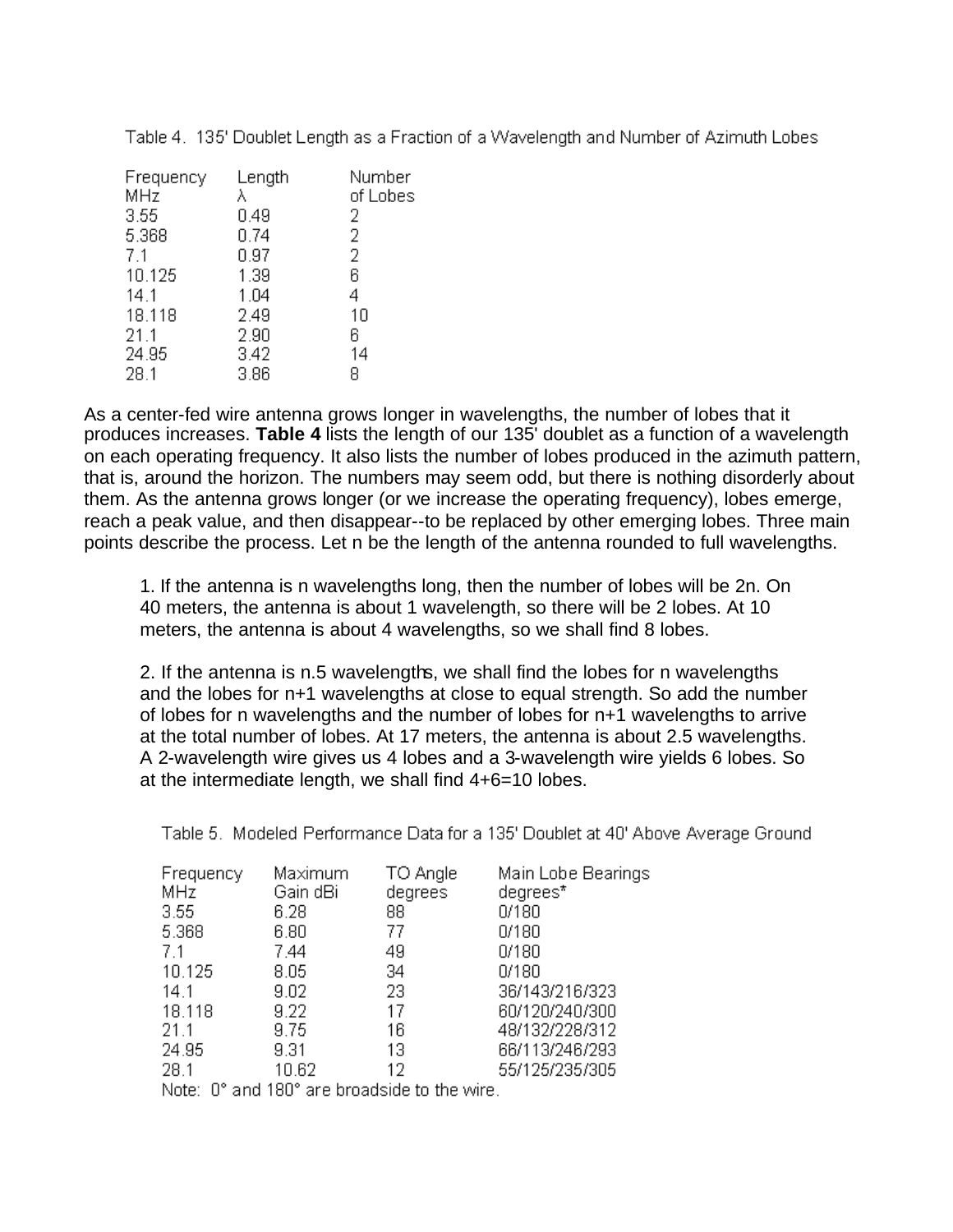3. When the wire is close to n or to n.5 wavelengths, the strongest lobes will be those farthest from broadside to the wire, that is, closest to in line with the wire. **Table 5** provides the modeled performance data of the 135' doublet at a height of 40' above ground. **Fig. 6** translates those numbers into a gallery of azimuth patterns. The virtual antenna runs up and down on the graph page. Because the take-off (TO) angle (or the elevation angle of maximum radiation) is so high for 80 through 40 meters, the azimuth patterns use an arbitrary elevation angle of 45°. All other patterns use the actual TO angle.



135' Doublet Azimuth Patterns with Antenna 40' Above Average Ground Patterns for 80-40 meters at 45 degrees elevation. All other bands at TO angle.

Except for 30 meters, where the null between the inner lobes is hard to detect, all of the patterns clearly exhibit the number of lobes calculated in **Table 4**. Since all of the lengths are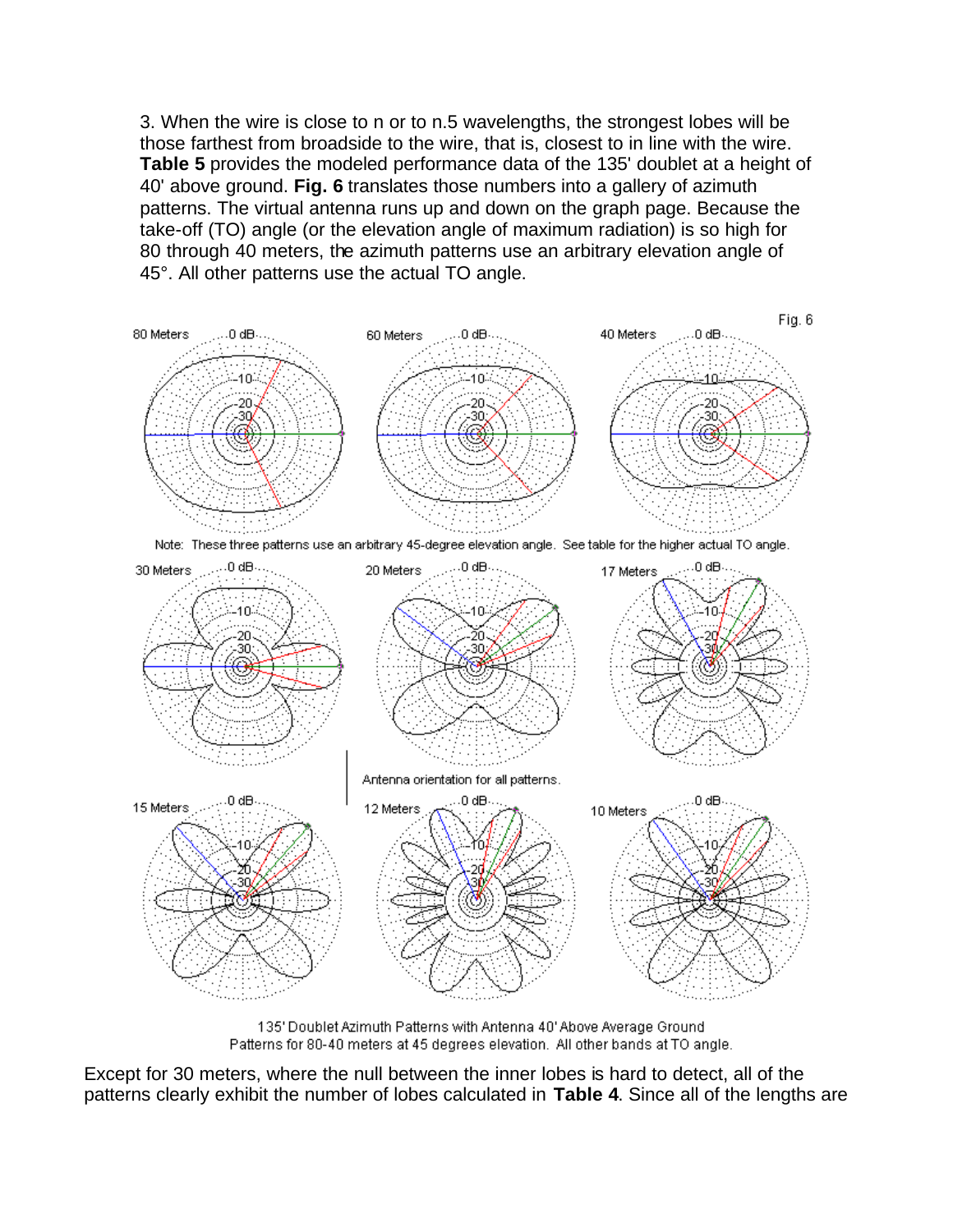close to either a full wavelength or the half-wavelength mark between full wavelengths, the strongest lobes are those nearest to being in line with the wire. (When the wire is close to n.25 or n.75 wavelengths, other lobes may dominate.)

Note that when the length is n.5 wavelengths, the large number of lobes in the pattern forces the strongest lobes to be closer to in line with the wire than for the next whole number of wavelengths. Hence, the angle of the lobes away from broadside is greater on 17 meters than on 15 meters--and greater on 12 meters than on 10 meters. Also note that the larger the number of lobes in a pattern, the narrower the beamwidth of each lobe.

If we had chosen a 67' doublet, the antenna would be  $\frac{1}{2}$  wavelengths on 40 meters, 1 wavelength on 20 meters, and 2 wavelengths on 10 meters. Since the azimuth lobes are functions of the wire length in wavelengths, we would obtain different lobe patterns than for the 135' wire. In fact, the 67' wire pattern on 40 would resemble the 135' pattern on 80, and the 67' 10-meter pattern would look very much like the 135' 20-meter pattern.

How you orient a center-fed doublet depends on understanding both the elevation and the azimuth patterns for the wire. The azimuth patterns show where your signal is likely to go, while the elevation patterns tell you whether the energy is likely to fall within the skip zone. Orient the doublet so that the pattern for the most used band (or bands) covers your most desired target(s) with a strong, low-angle lobe.

So far, we have concentrated on the wire or antenna-proper portion of the all-band doublet antenna system. We briefly explored the main reason for needing to use parallel transmission lines to connect the antenna to the antenna tuner. Hams who are used to using coax often ask a number of other questions about parallel feedlines.

**7. Can I run the parallel feeders in a PVC tube underground or under my house?** This question is actually a confession by the newcomer that he or she knows how to handle coaxial cable, but not parallel feedline. In a coaxial cable, the energy fields exist between the outer surface of the inner or center conductor and the inner surface of the outer conductor, also called the braid. Hence, if the cable has an outer jacket that can handle soil, burying it does not affect its use or operation. As well, we can run the cable near to other wires without significant difficulty.

Parallel feedline is also called open-wire transmission line, and for good reason. Regardless of whether the wires have insulation, they are open in the sense of having fields that are not confined by the structure. Although the main portion of the field is between the two wires, it also extends around the pair of wires for a considerable distance--up to a few times the spacing between the wires. Nearby conductive and semi-conductive materials can disturb the balance between the lines and cause them to radiate--a job we want the antenna proper to do. As well, we may lose some energy to those objects. So, in a nutshell, the answer to the question is no. Do not run the transmission lines close to or within the ground, even if you give them the double insulation of a conduit.

Commercially available lines come in 3 general types, each with a different characteristic impedance, construction, velocity factor (VF), and loss value. 300-Ohm transmitting twinlead, sometimes flat and sometimes tubular, has a VF of about 0.80 and a loss of about 0.17 dB per 100' at 3.5 MHz. Remember that line losses increase with frequency. 450-Ohm window line, a form of flat twinlead with cutouts to minimize the vinyl between the wires, has a velocity factor of about 0.91 and a 0.07-dB loss per 100' at 3.5 MHz, half the loss of 300-Ohm line. 600-Ohm open-wire ladder line typically has a velocity factor of about 0.92 or higher and a loss of only about 0.03 dB per 100' at 3.5 MHz. There are also commercially available ladder lines in the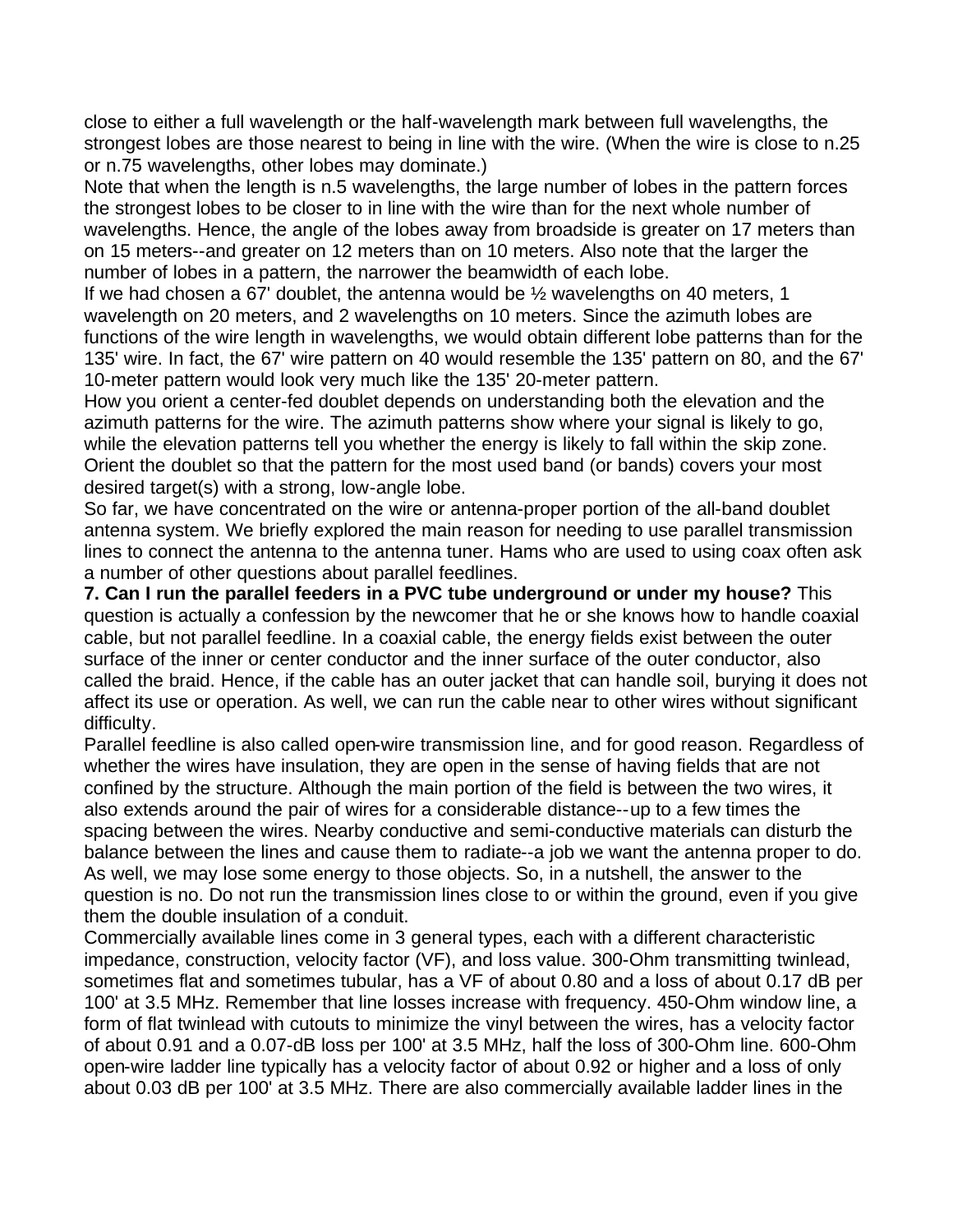400-500 Ohm range, and their VF and loss values would resemble those of the 600-Ohm line. Of the 3 types, 450-Ohm window line is perhaps the most popular for all-band doublets. Parallel feedline has a few simple rules for effective placement to maximize energy transfer from the tuner to the antenna proper. Keep line runs as straight and in the clear as possible. Straight, clear runs are as important indoors as outdoors. Straight is self-evident. Wherever possible, keep direction changes shallow. Never let the line fold back upon itself or roll it in a coil. Clear means as far from other objects as possible, and in no case less than several times the line spacing away from anything.

Of course, we must bring the line indoors. We can use a short through-wall PVC pipe, perhaps with caps that have slots to keep the line centered. Or we can use a wood or plastic plate with feed-through insulators. The difference in spacing and bolt size on the board relative to the line is not important: it may create a small impedance bump but will minimize losses. Outdoor supports can be of two general types: rings or clamps. We can suspend non-conductive rings (slices of PVC or similar) from limbs and posts to support the line on its way to the antenna. As well, we can create non-conductive guides or clamps that extend outward from tree trunks, posts, or walls to route the transmission line. Be sure to use enough supports.

At the junction with the antenna, use a strain-relief fixture. A simple insulator may keep the line from being pulled by the antenna wire. However, over a relative short time, the feedline wires will flex back and forth until they break. A fixture that minimizes the flexing at the junction itself will make the connections much more durable.

**8. Will the feedpoint impedance in the tables appear at the antenna tuner terminals?** If the feedline is precisely a multiple of an electrical half-wavelength, then the feedpoint impedance will reappear at the far end of the line. (The other condition that would allow the feedpoint impedance to reappear is an exact match between the feedpoint impedance and the characteristic impedance of the cable. With 450-Ohm line, **Table 2** makes it clear that this condition will not exist.) When the characteristic impedance of the line does not match the feedpoint impedance, the line becomes a continuous impedance transformer and shows a different impedance at each step between the feedpoint and each half-wavelength or 180° point along the line.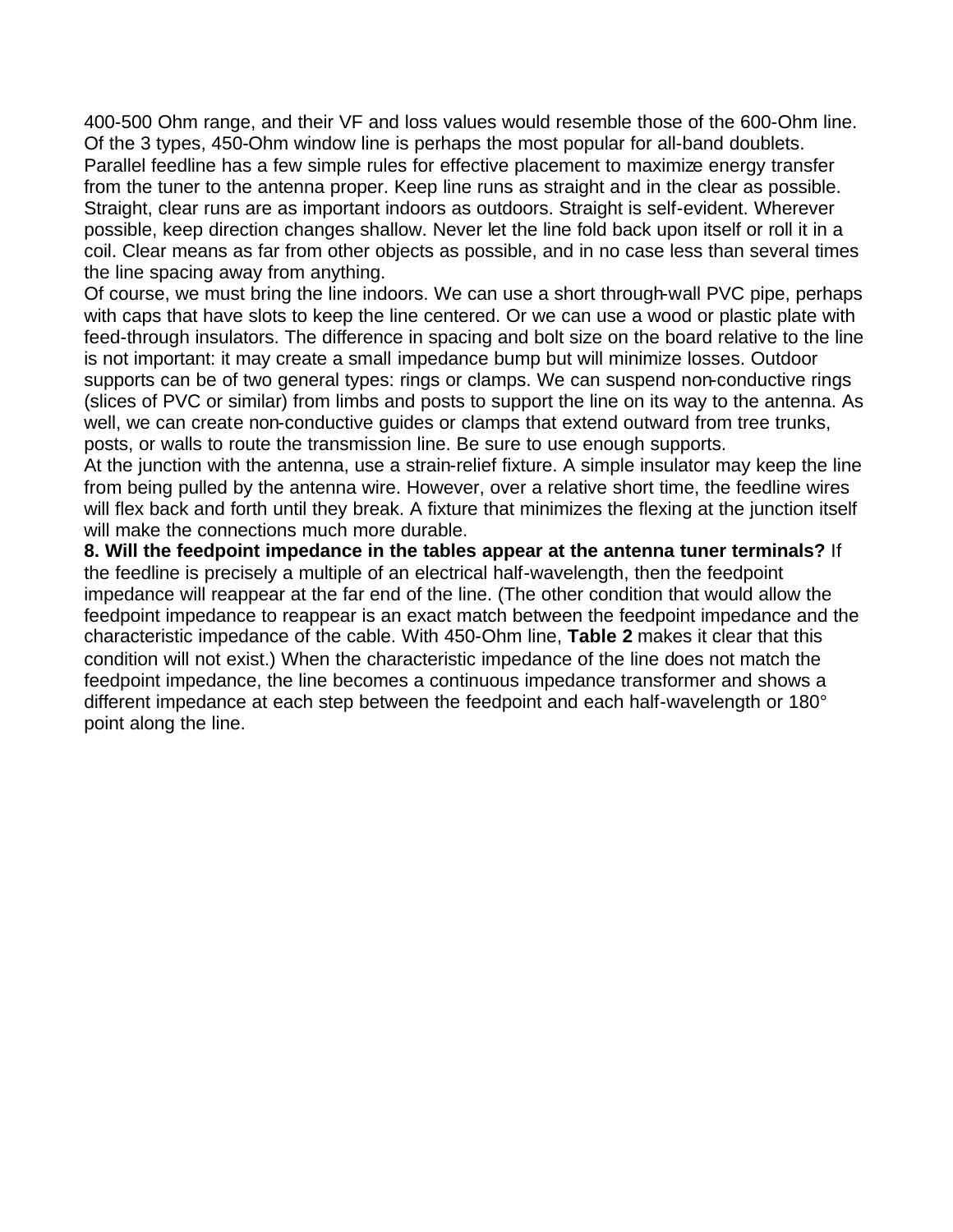

**Fig. 7** shows one example of the transformation and applies to 450-Ohm transmission line and a feedpoint impedance of 2000 - j2000 Ohms. This impedance is similar to some values in **Table 2**. If the reactance had been inductive instead of capacitive, we would see similar curves, but the peaks would appear at 10-15° position along the line (where 0° is the antenna feedpoint and 180° is a half-wavelength down the line). Note the very low resistance and the relatively low reactance that appear over much of the line's length. For this reason, placing a 4:1 balun in the line may be a poor choice for converting the balanced line to a single-ended or unbalanced line. The transformer may end up converting a low impedance to a very low impedance, regardless of the balun's ability to handle the reactance at its terminals.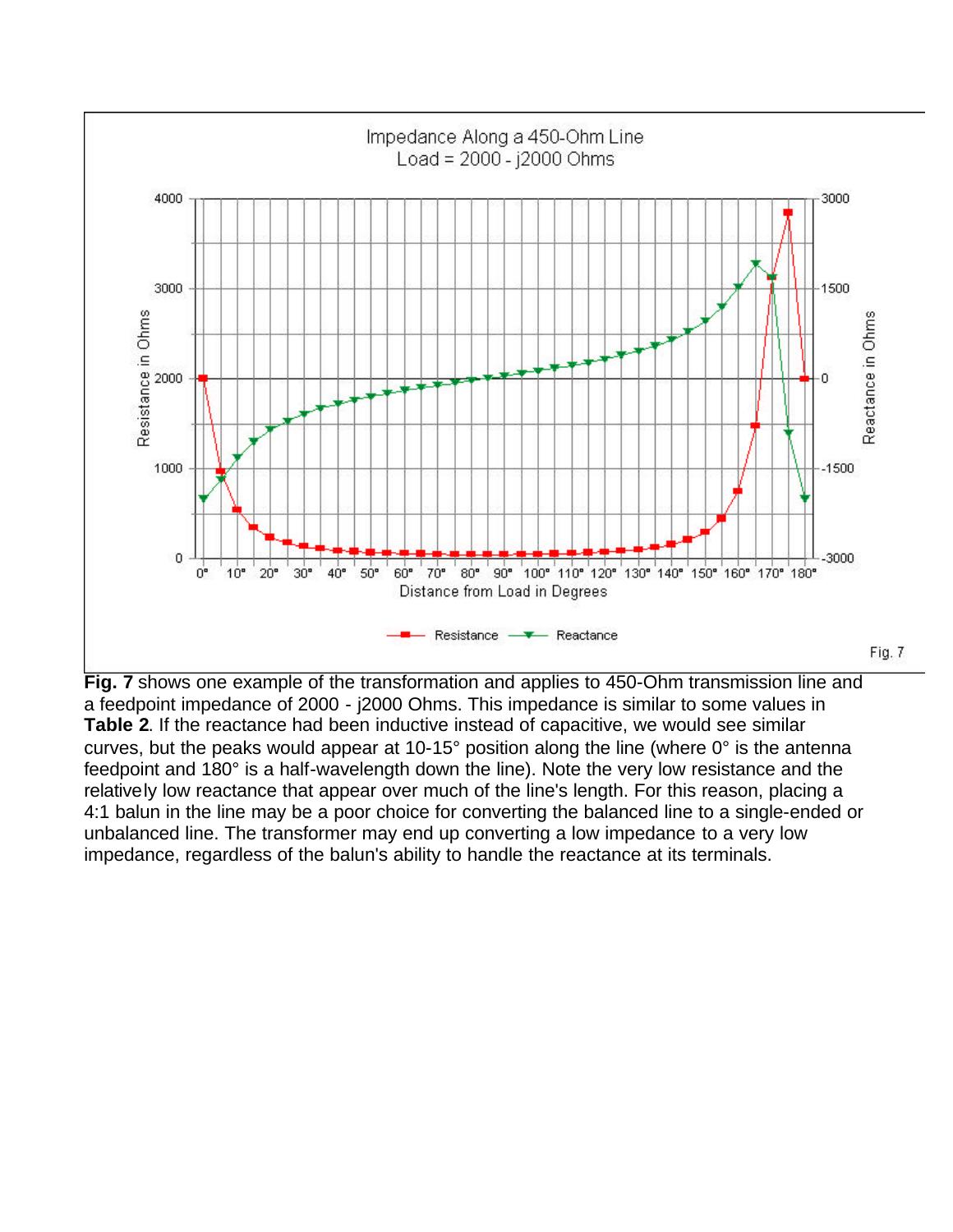

Let's change the feedpoint impedance to 20 + j100 Ohms. Some impedances for very short doublets (less than about 3/8 wavelength) show a higher reactance (capacitive), but the peaks become very high and the resistance becomes very low--a very difficult situation to graph. **Fig. 8** graphs the resistance and reactance of the selected values along the line. Note that the peaks occur just before the 90° or halfway position. If the reactance had been capacitive, the same peaks would appear just past the halfway point along each half wavelength of transmission line. Once more, note for how much of the line the resistance and reactance are low to very low.

The two samples show some of the extremes of impedance transformation along a 450-O transmission line. The closer the feedpoint impedance is to the line's characteristic impedance, the less radical will be the transformation of resistance and reactance. It pays to have a small calculation program to assist in finding and visualizing the data. Earlier, I mentioned the N6BV program, TLW. You can obtain similar graphs on it. In addition, the graphs will show the effects of line losses.

The graphs show an electrical half wavelength of line. The physical length of such a line will vary with the operating frequency. Hence, it is very difficult (although not impossible) to design a feedline system so that on each band we end up with just about the same impedance at the shack entry. Most amateurs let the antenna tuner do the work of transforming whatever impedance appears at the terminals to the transceiver's required 50 Ohms.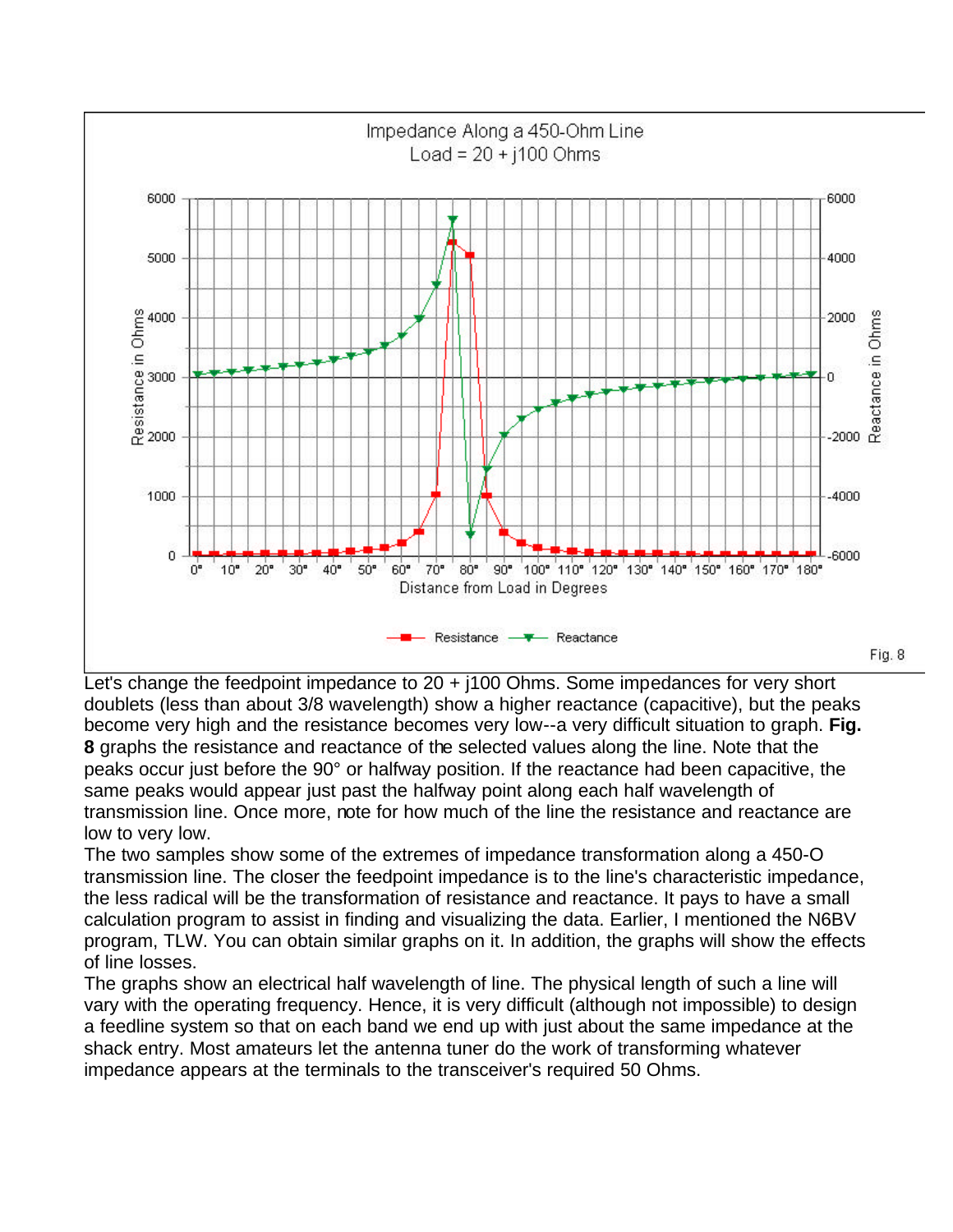**9. What kind of antenna tuner is best for an all-band doublet?** The best type of antenna tuner is one with a configuration that naturally has an unbalanced or single-ended input--to accept the transceiver's coaxial cable--and a balanced output. From the earliest days of amateur radio, a common tuner meeting these conditions has been the link-coupled tuner. **Fig. 9** provides a simplified schematic diagram of one version of this tuner. It received its name because the input side used a small coil or link that is inductively coupled to the tank or parallel tuned circuit on the output side. The most effective forms of this tuner used additional components on the output side to compensate for the reactance at the terminals. Taps at every turn (or at least at every other turn) of the tank coil allowed the user to find a setting that came closest to providing a good match and maximum power transfer at the same time. The link might also have switched taps with the later addition of the so-called variable coupling series capacitor. In fact, the series capacitor compensates for remnant reactance on the input side, allowing a purely resistive input impedance. Johnson Matchboxes, with simplified tank tapping, a fixed link, and no series input-side capacitor, became famous and still appear at hamfests.



One Version of a Libk-Coupled HF Antenna Tuner

From the late 1960s onward, the single-ended network came to rule the commercial manufacture of antenna tuners. **Fig. 10** shows 4 popular configurations, with the CLC-T being the most common. It was perhaps the cheapest to produce in a period of rapidly rising component costs. It would also handle a very wide range of impedances at the output terminals. However, the CLC-T was a high-pass filter network and hence provided little harmonic suppression for older rigs. Like all of the single-ended configurations, it required a balun on the output to allow for balanced lines. The standard version of the balun used a 4:1 impedance ratio either though a misunderstanding of the impedances likely to be present at the terminals or because such baluns were cheaper to make than 1:1 baluns. The baluns were transmission-line transformers that are most efficient when the reactance is very low. Most balanced lines, however, did not meet this condition. The average operator did not have multiple tuners to compare and so remained unaware that on some bands with some tuners, efficient power transfer might not occur.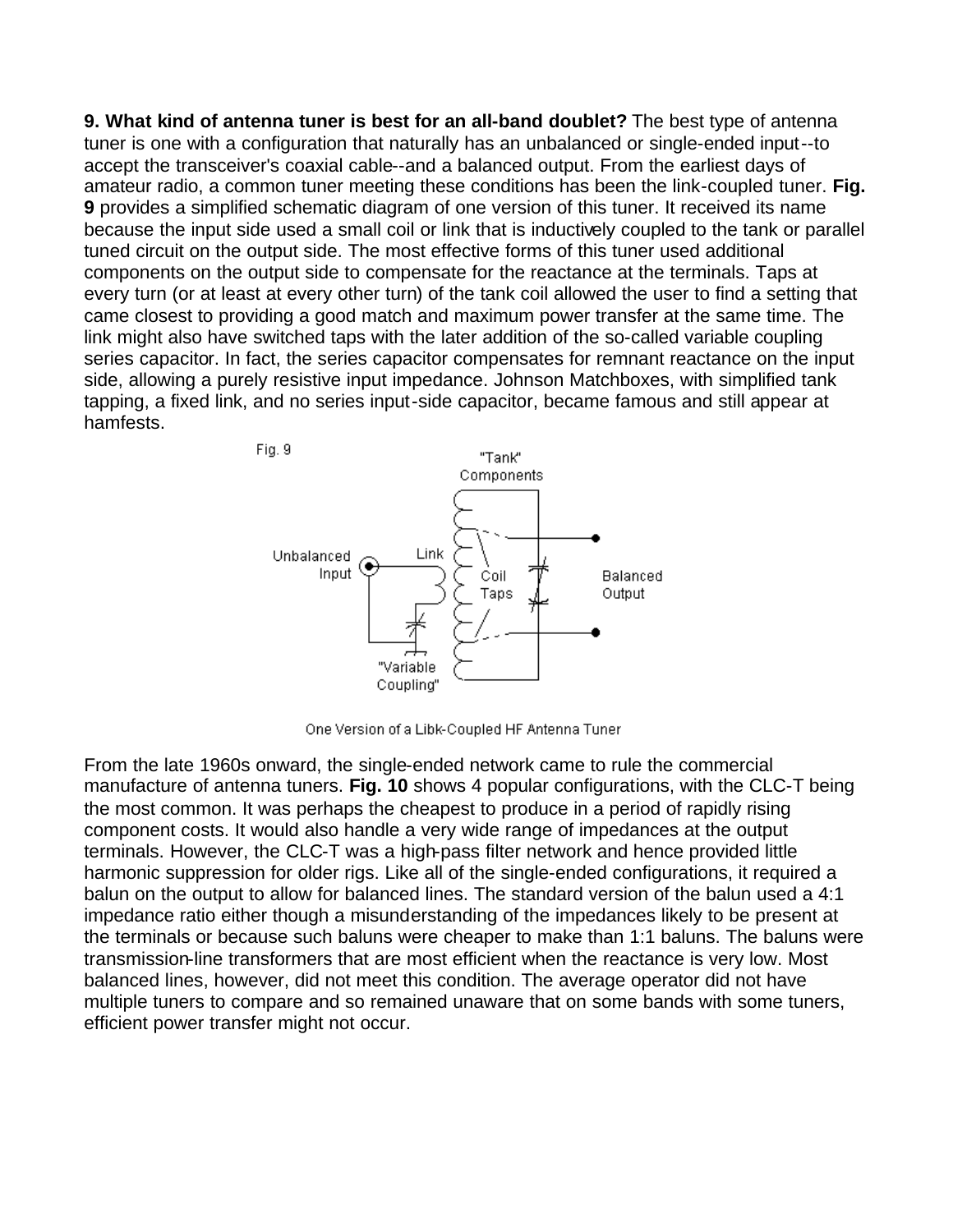

In recent years, interest in antennas that require parallel transmission lines has surged, spurring the development of new inherently balanced tuners. **Fig. 11** shows three varieties that are either on the market or in handbooks. The single-ended CLC-T network is usable with special precautions not to ground any component except the transceiver side of the 1:1 input balun that is common to all of the tuner designs. One commercial tuner uses a balanced CLC-T network, but the most common balanced network tuner on the market is the reversible-L circuit. Versions exist for high power use. However, as the operating frequency increases, the range of impedances that the reversible-L will match with standard components grows more limited.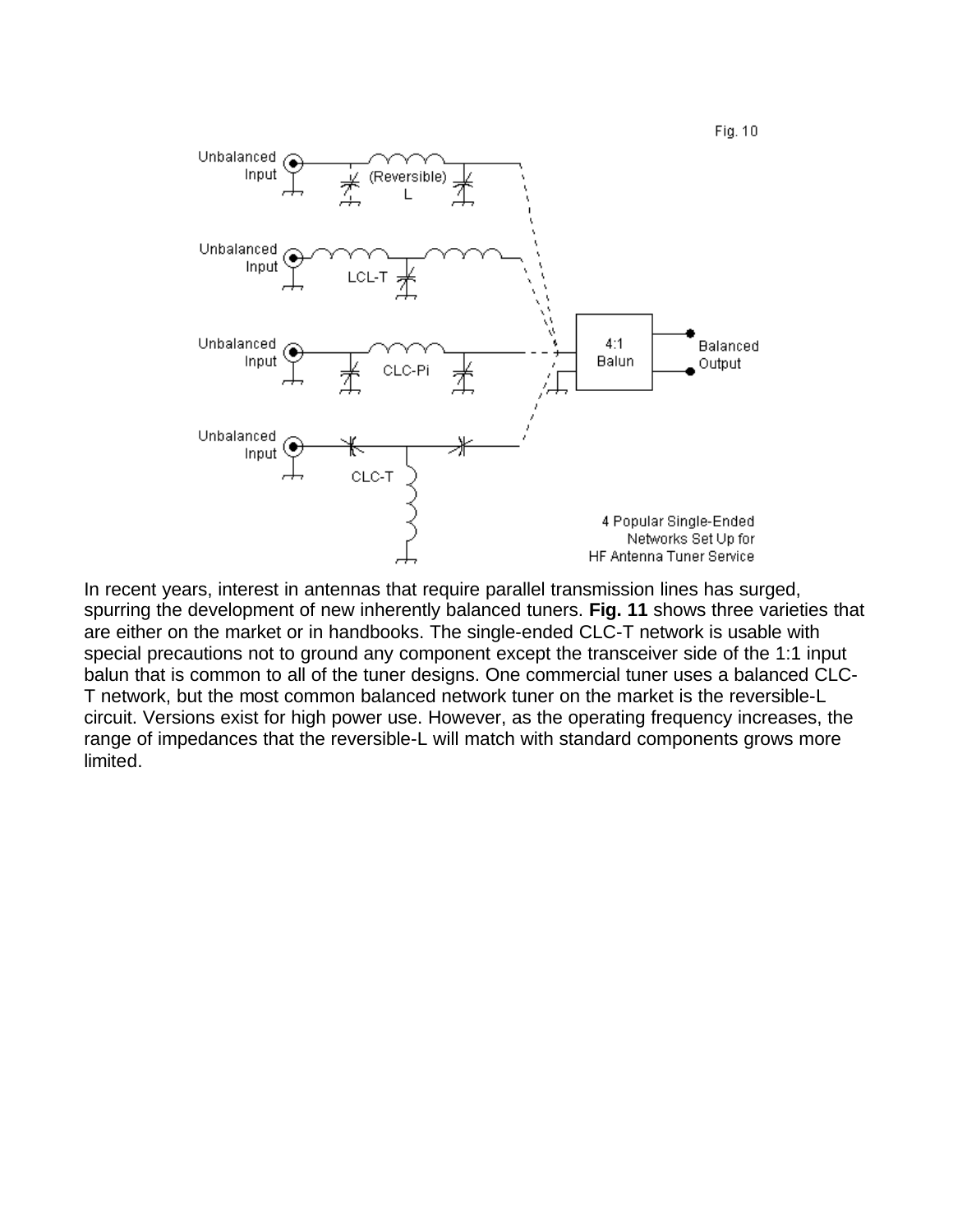

3 Popular Networks Used for Balanced HF Antenna Tuners

If you will buy a tuner with an all-band doublet in mind, then one of the balanced network tuners may be the best bet. However, if you already have a tuner--even a single-ended network with a 4:1 balun on the output side--you might as well try it out. Since none of the tuners comes with a relative output indicator, you will have to estimate efficiency on each band indirectly. If you obtain a good match following the maker's suggestions for the best component settings, check the temperature of the balun after (not during) operation. If the balun is warm to the touch, it likely is converting some part of your transmitted energy into heat. In general, the broader the tuning, the lower the tuner losses, although there are exceptions to this rule of thumb. In a tuner designed for all of the HF ham bands, tuning will naturally become sharper with rising frequency.

If you cannot obtain a match on a given band, then try inserting a length of transmission line, preferably outdoors. Using knife switches, relays, or a simple manual changeover, add a few feet of line between the line ends of a break that you intentionally make in the feeders. Form the insertion into a single large loop to avoid unwanted self-coupling, and use standard precautions to prevent coupling to other objects. Since the transmission line is a continuous impedance transformer, the new values of resistance and reactance at the tuner terminals may fall within the tuner's range. Since every tuner has a limit to the range of resistance-reactance combinations that it will handle, the potential need for a revision in the total feedline length may apply to all antenna tuner designs.

**10. My all-band doublet is 50' high and uses open-wire feeders. It works well, but I get a lot of RF interference at home, and my rig sometimes locks up in transmit on CW. How can I overcome these problems?** Unwanted coupling into home electronics and into the rig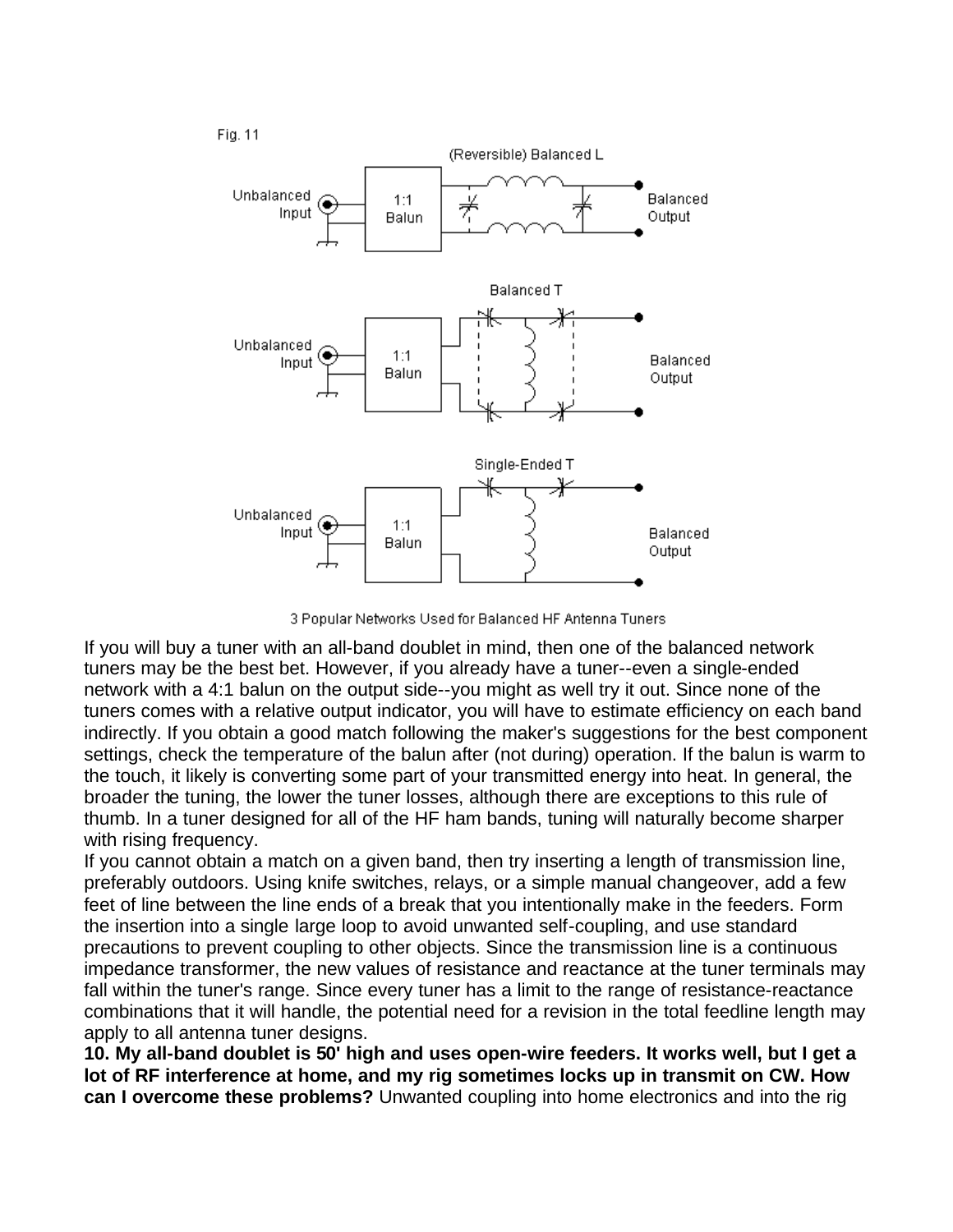itself has almost as many causes as there are errors that we may make in installing parallel feedlines. The first step is to ensure that all station equipment is well grounded to an earth ground as close to the rig as may be feasible. The second step is to consider rearranging the station so that you position the antenna tuner at the place where the feedline enters the building or shack. Well-grounded coax braid is less likely to couple RF energy to other lines and objects than open-wire transmission line.

The third step is to check the routing of the transmission line as it approaches the entry point. Ideally, the line should approach the entry perpendicular to the wall or window. If the line runs vertically down a wall, it may couple energy into various power, telephone, or computer lines. Some of these lines may use shielded cable, but unless that cable is also well grounded, it may carry RF energy to sensitive devices with equally poor grounds.

Sensitive devices, including control inputs for the rig, do not require very much energy to show signs of interference. If all else fails, you can try the system shown in **Fig. 12**. At the building or shack entry, install a 1:1 choke of ferrite beads, following the designs of W2DU. The choke acts as a balun, converting the balanced line to the unbalanced coax. From the coax connector shell, run a very short earth-ground line. Ideally, the choke should go outdoors, but modern building construction may require immediate indoor installation at the entry point. Between the choke and a single-ended network tuner, run less than 20' of the largest, lowest-loss coax that you can obtain.



The system shown will generally eliminate most unwanted RF energy transfers if the feeders have not already coupled into house wiring due to improper dress. It bypasses the 4:1 balun in the tuner, avoiding that loss source. However, the system has losses of its own. The 1:1 choke will show losses with high impedances having significant reactive components. The coax will also show some loss. However, if the length is 20', the line losses will usually be fairly small. For example, at 30 MHz, 20' of RG-213 will show a 1.1-dB loss with a 10:1 SWR. A shorter run, lower frequency, or lower SWR will result in lower coax losses. There are also cables with even lower losses. Do not use thin cables like RG-58 for this run, regardless of the operating power level. This system is not ideal, but simply a measure of last resort for very tough cases of RF interference. Before employing this or other radical systems, you should first use the earlier guidelines to optimize the feeder and tuner installation.

These notes do not answer every question that we can ask about the all-band doublet. However, I hope the 10 common questions that we have tackled give you a good start for reasoning out answers for yourself. **Notes**